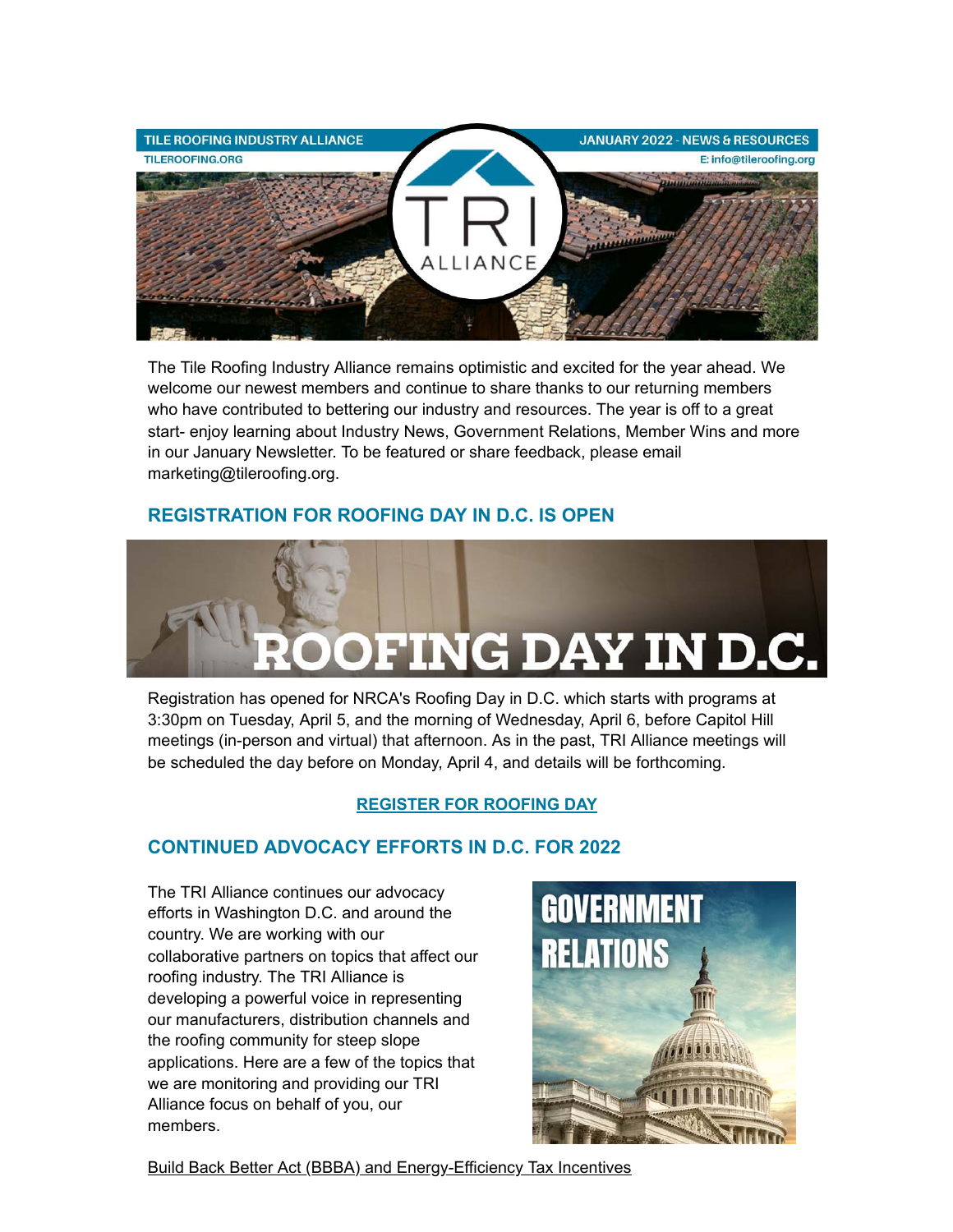The recently signed \$1.2 trillion Infrastructure Investment and Jobs Act, aka the Bipartisan Infrastructure Framework (BIF), has no tax title, but the Build Back Better Act (BBBA) reconciliation bill does, and it includes building energy-efficiency tax incentives based on existing programs.

#### Biden Administration COVID Vaccine and Testing Mandates

The administration's COVID vaccine mandates are facing rough sledding with the federal contractor mandate stayed by federal judges and the health care staff mandate for Medicare/Medicaid facilities on hold in 25 states.

## Fed-OSHA Moves to Decertify AZ State Plan

The Fall Unified Agenda of Federal Regulations shows OSHA's intent to decertify Arizona's State Plan is in the Proposed Rule Stage.

## **Supply Chain Crisis**

The Ocean Shipping Reform Act of 2021 or OSHA 21 (HR 4996) passed the House on Dec. 8 by a vote of 364-60.

## California Legislature to Require White Roofs

This bill will consider amendments to the roof replacement building standards for alterations on existing low-rise steep-sloped roof residential buildings with the goal of increasing the value of minimum aged solar reflectance up to 0.40 in the 2033 standard and the goal of expanding the range of climate zones in which minimum aged solar [reflectance values are prescribed for those alterations, as provided. Learn more about the](https://openstates.org/ca/bills/20212022/AB1227/) bill here.

## **[EXPLORE ADDITIONAL INFORMATION ON GOVERNMENT RELATIONS](http://www.tileroofing.org/)**

# **SUPREME COURT NEWS**

The United States Supreme Court ordered the OSHA ETS be stayed pending disposition of the matter at the Sixth Circuit Court of Appeals.

Key points of the majority decision are summarized as follows:

- OSHA exceeded its authority.
- To all this regulation to remain in place would expand OSHA's authority with no limiting principle.
- Congress has not given OSHA specific enough authority to regulate such a broad hazard.
- The power to regulate this hazard rests with Congress and the states.
- The challengers are likely to prevail on the merits.

For more information on this topic, listen to TRI Counsel Trent Cotney.

**[LISTEN TO TRI COUNSEL TRENT COTNEY](https://www.youtube.com/watch?v=XqD0rell8OY)**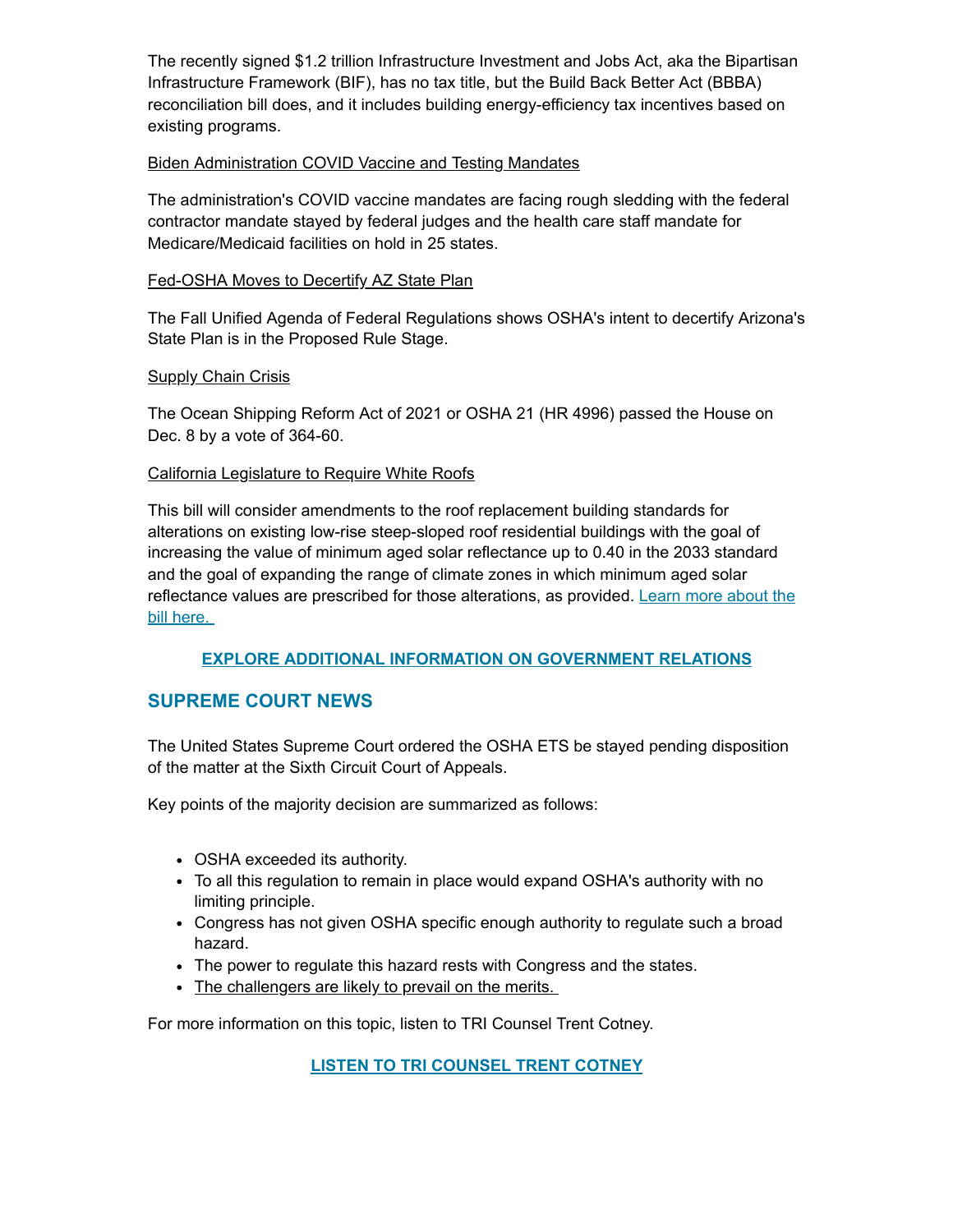

# **REID RIBBLE, INTERIM CEO OF NRCA RETIRES IN 2022**

Reid Ribble, interim CEO of NRCA is set to retire in May 31st of 2022. Reid has been a great ally to the TRI over the last 5 years with NRCA and for 4 more as a congressional house member that supported our efforts in Washington D.C. We appreciate his willingness to meet with the TRI in person.

A second-generation roofing contractor, former U.S. congressman and the first roofing contractor to lead NRCA as CEO, Ribble has brought a unique perspective and leadership approach to the job from day one.



During his time as NRCA CEO Ribble implemented a new vision statement, worked on NRCA's One Voice initiative, NRCA ProCertification, Training for Roof Application Careers, provided direction to the NRCA Executive Committee and lead the association through the COVID-19 pandemic. NRCA Chief Operations Officer McKay Daniels will succeed Ribble as CEO in June.

# **[LEARN MORE ABOUT RIBBLE'S RETIREMENT](https://www.roofingcontractor.com/articles/96470-nrca-announces-ceo-reid-ribbles-retirement#:~:text=%E2%80%94The%20National%20Roofing%20Contractors%20Association,five%20years,%E2%80%9D%20Ribble%20says)**

# **TECHNICAL UPDATE**



The TRI Alliance Technical Committee continues to help expand the development of important resources for our members and the building community to have access to. As the TRI we develop code proposals and modifications during the code cycle years that will improve roof performance and expand product recognition. Through such efforts the industry can develop our code recognized installation guides that become the official guides for our manufacturing members.

# **[EXPLORE TRI INSTALLATION GUIDES](https://tileroofing.org/industry/installation-guides/)**

Our briefs cover topics that include installation, product performance and expanded frequently asked questions that are important to you the roofing contractor and design professionals. As professionals, you should download a copy of the technical briefs to have in your project files.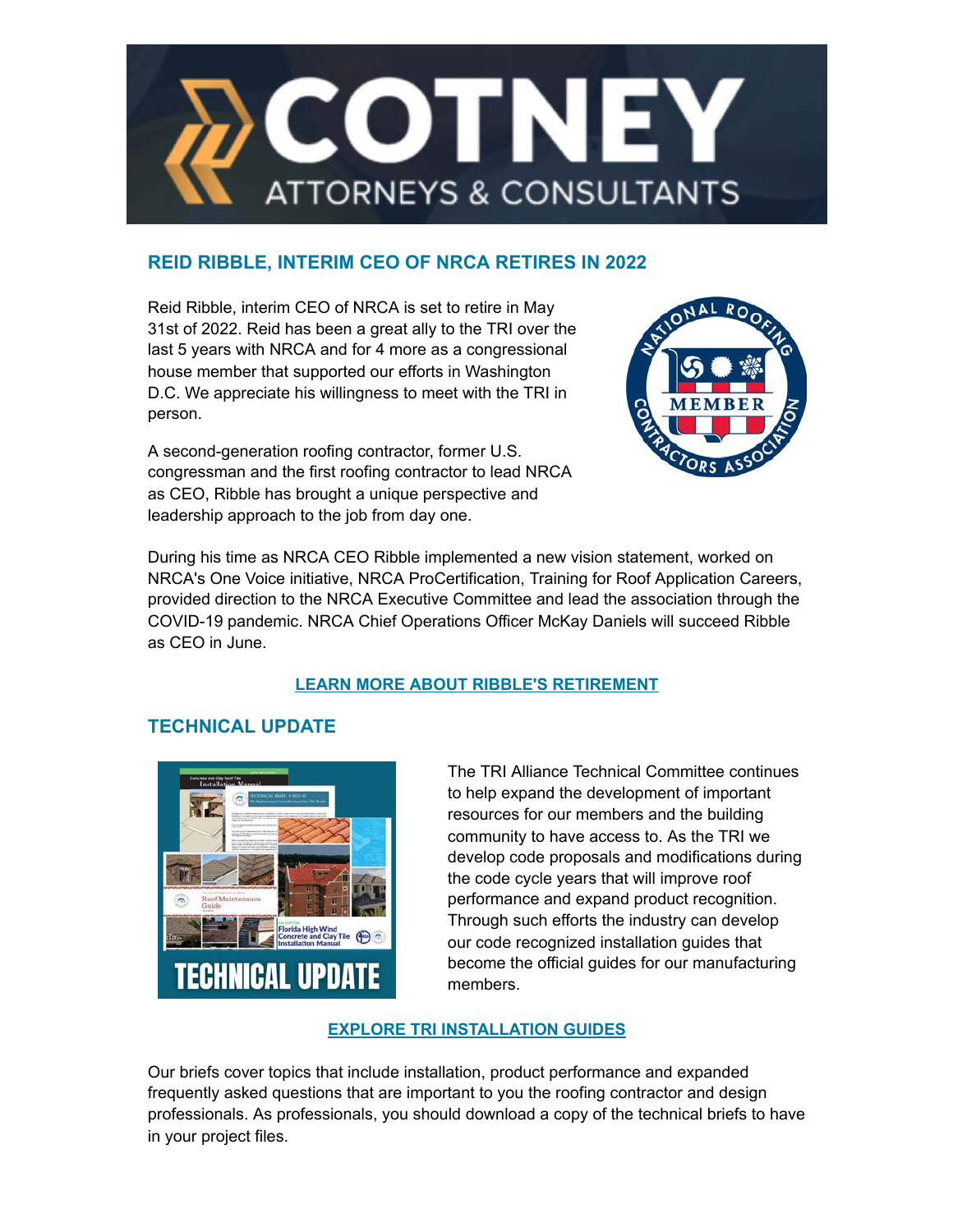#### New Wind Codes Coming

This year there will be new wind code requirements as the ASCE-7 wind committee has just released new wind pressures and roof zone configurations that will require the TRI to create new high wind tables for our various guides. We will be working with our partner FRSA for our Florida guide that will need to be part of the Florida Building Code modifications submitted this spring.

#### **ALEX ANTHONY OF MAC ROOFING ON TRI MEMBERSHIP**

Meet Alex, son of Mark Anthony- founder of Mac Roofing located in San Diego. Founded in 1978, Mark started Mac Roofing in Pennsylvania. Alex is now the General Manager of Mac Roofing and recently completed TRI Manual Certification with a 100% score. Mac Roofing was selected by Eagle Roofing to test out the Ventilated Roof Systems in 2020.

"WE ENJOY BEING TRIA **MEMBERS AS IT ALLOWS US TO STAY UP TO DATE ON INDUSTRY TRENDS. IT ALSO ALLOWS US TO SHOW CUSTOMERS BEST PRACTICES THROUGH THE REGULAR BULLETINS ISSUED."** 

ALEX ANTHONY MAC ROOFING

Photographed on the Right: Image of Eagle Golden Eagle Kings Canyon Blend with a 2'' stagger in Valley Center installed by Mac Roofing.

 $\left(\begin{matrix} 1 \\ 1 \\ 0 \end{matrix}\right)$ 

## **[GET TO KNOW MAC ROOFING](http://www.markanthonyconstructionandroofing.com/)**

## **TRIA TRAINING**

The new year is bright with opportunity in roofing and construction that is not available or possible in many other industries. The Tile Roofing Training Program is returning to the classroom, with a stutter step due to the Omicron surge. But 2022 will have in person Manual Certification classes while continuing the efficiency and comfort of online sessions. We will have free onsite Hands On and Demonstration classes for Members, and will continue the free SHORT Session trainings online.

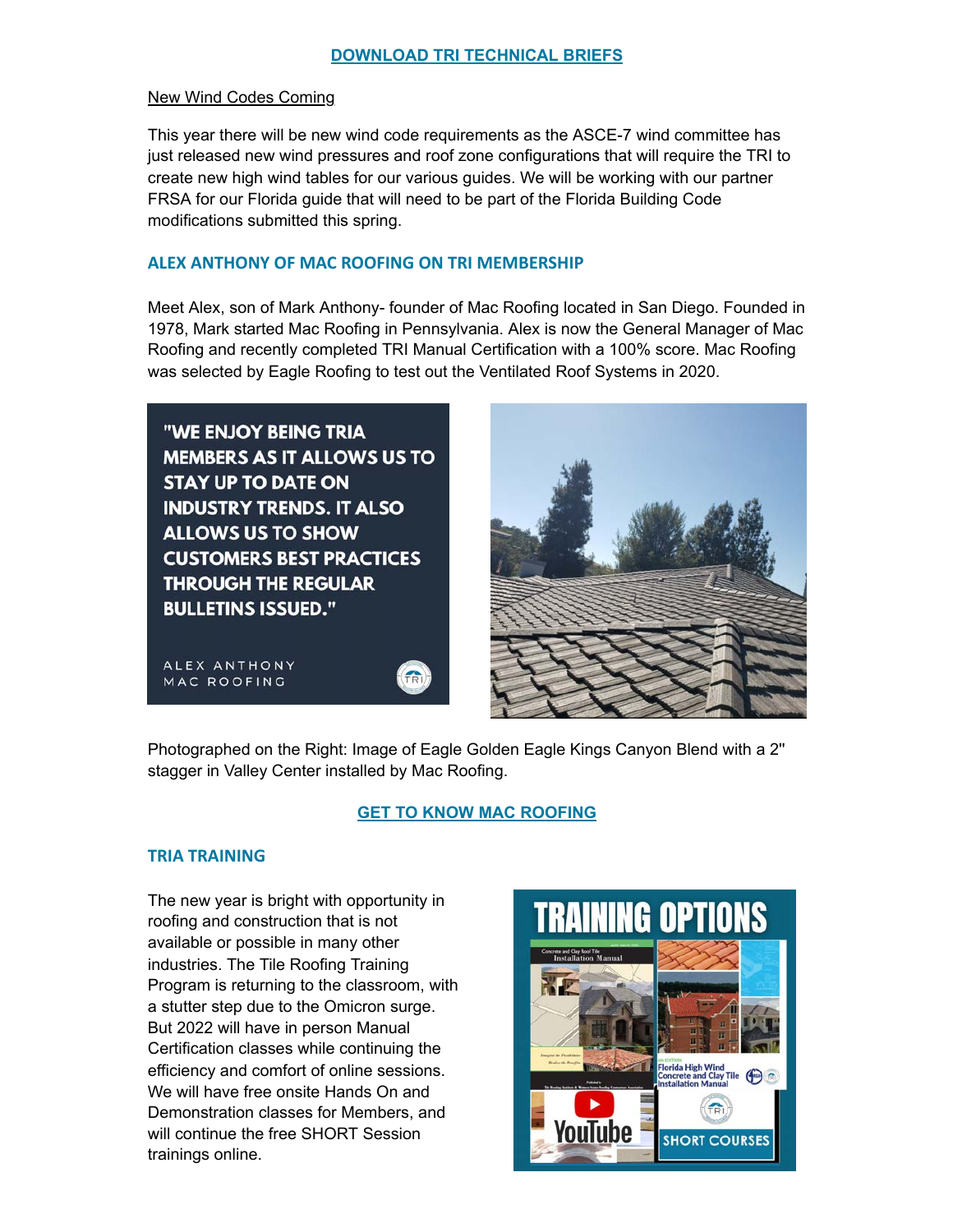We will also more regularly use the Tile Roofing Training Facebook page as a training tool. I enjoy looking at beautiful tile roofs, but usually learn more looking at a defect that led to failure, and the solutions that can be applied, or upgrades that can make the roof better. If you have ideas and solutions for common, or uncommon roof challenges, send a note to JJensen@TileRoofing.org. We'll be reaching out regionally when a training is scheduled in your area.

## **[TRI TRAINING SCHEDULE](https://tileroofing.org/training/schedule/)**

# **A WARM WELCOME TO OUR NEW MEMBERS**

# THE TRI ALLIANCE WELCOMES OUR **26 NEWEST MEMBERS OF JANUARY 2022.**

#### **[JOIN OR RENEW TODAY](https://tileroofing.org/membership/)**

# **LEARN MORE ABOUT TRI MEMBER, LATITE ROOFING**



Latite Roofing & Sheet Metal was founded in 1943 and has operated continuously for more than 75 years. Latite is Florida's largest roofing subcontractor, and their leadership team has more than 100 years of combined roofing and construction industry experience. They pride themselves on their high-quality work that is delivered safely, on-time, and on-budget.

Latite specializes in all areas of roofing, including commercial, residential work. They offer new construction, repair and reroof for tile, flat, shingle, and metal roofs, as well as lightweight insulated concrete.

#### **[GET TO KNOW LATITE ROOFING](https://latite.com/)**





## **OUR INSTAGRAM COMMUNITY IS GROWING**

In partnership with Social Media Manager, Reagan Campbell, TRI saw major growth in our Instagram community in 2021 and into the new year. We are excited to have grown to over